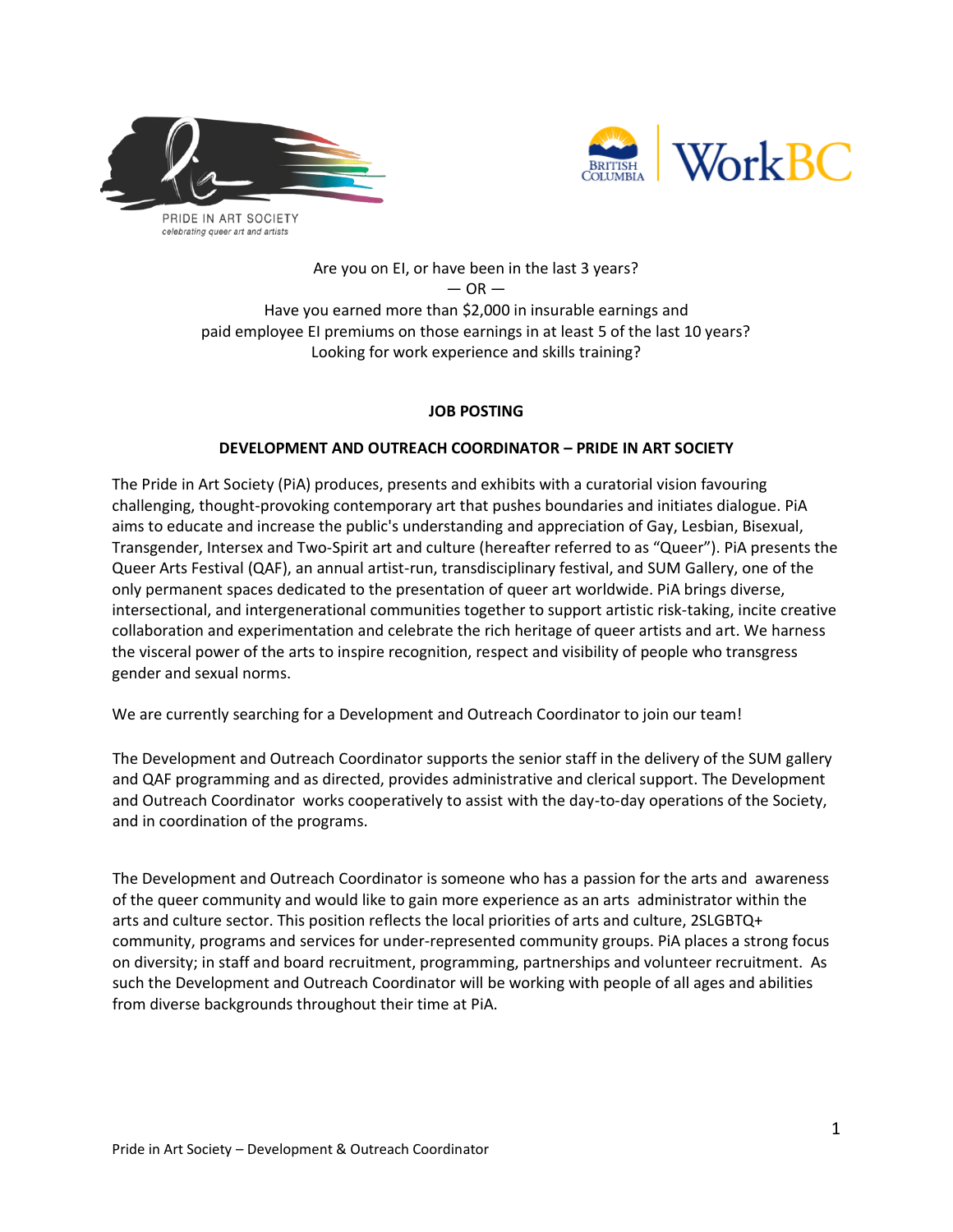### **Job Responsibilities:**

### **1. Development:**

- Assisting with grant applications and reports;
- Researching appropriate opportunities for fundraising including government, foundations, individual and corporate giving, and sponsorships;
- Implementing and maintaining sponsorship, donor, and member programs;
- Assisting in the coordination of fundraising events such as parties, silent auctions, donor stewardship events etc.

## **2. Community and Volunteer Outreach:**

- Assisting in partner, sponsor, donor and volunteer outreach;
- Recruiting, coordinating and training volunteers; and,
- Statistical reporting related to gallery event attendance for CADAC for SUM gallery grant purposes

#### **3. Marketing**:

- Assisting in social media outreach; and,
- Contributing to the writing of press releases, newsletters, advertising, and maintaining websites.

#### **4. General Support:**

- Assisting senior staff as needed;
- Liaising with seasonal/part-time staff, including front-of-house, box office, volunteers and artists;
- Providing research, data and reports as required;
- Providing support at the SUM gallery and Queer Arts Festival; and,
- Maintaining expected confidentiality.

## **Qualifications and Experience:**

- 1. Education or experience related to Arts Administration, Office Administration and/or Event/Fundraising Coordination;
- 2. Experience (volunteer or paid) in a non-profit setting; and,
- 3. Strong connection to and awareness of the arts and queer communities.

## **Competencies (demonstrated experience with):**

- 1. Basic office skills;
- 2. Basic computer skills Word, Office, Website, Excel, Data base; and,
- 3. Commitment, independence, initiative, and assertiveness skills.

**Eligibility:** \*Candidates are only eligible if they have established a claim for Employment Insurance (EI) benefits, **or** have had an EI benefit period that ended within the previous 60 months; **or** have earned more than \$2,000 in insurable earnings and paid employee EI premiums on those earnings in at least 5 of the last 10 years, **and** have an Action Plan (AP) that identifies JCP as a reasonable goal to support their occupational goal.